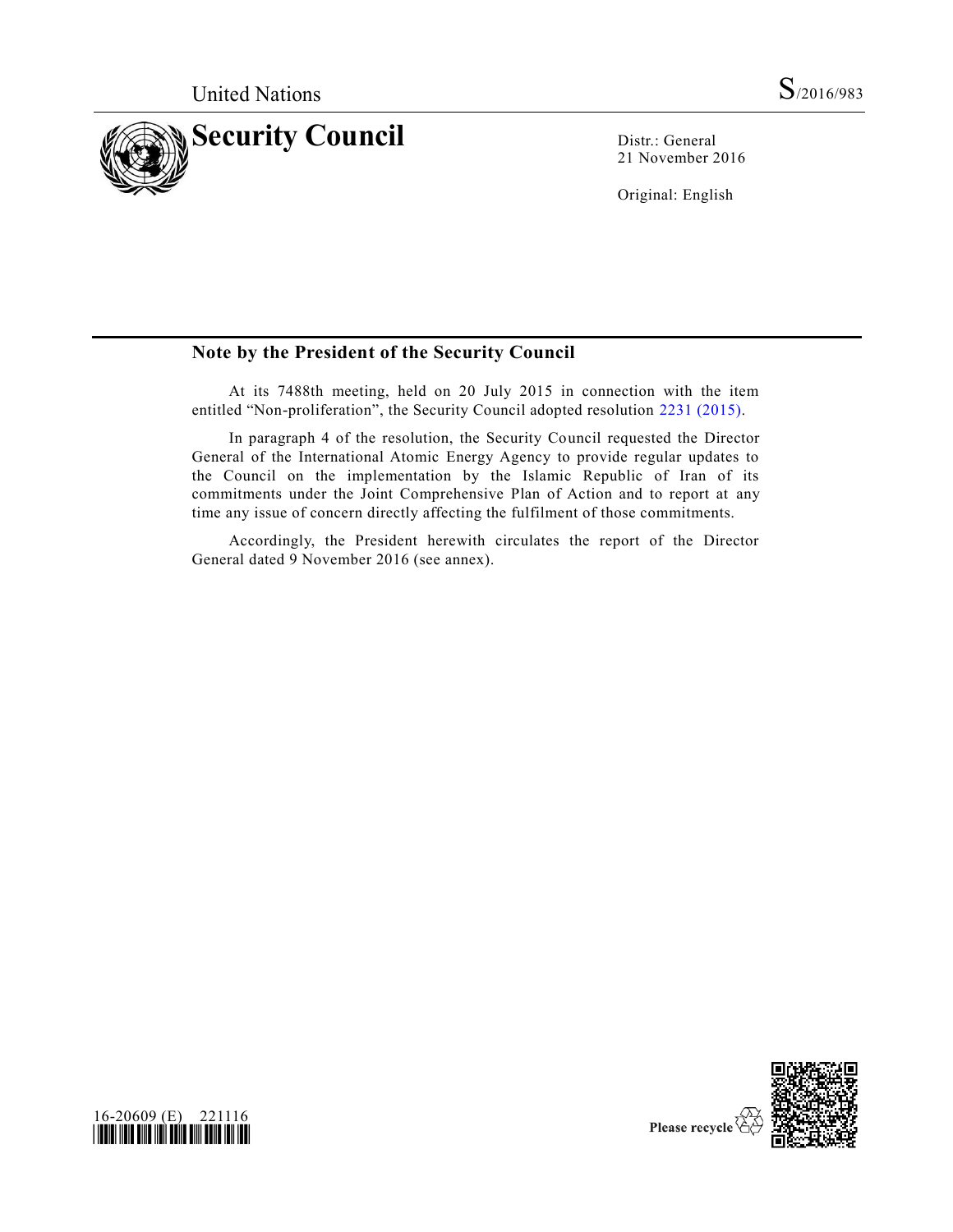### **Annex**

# **Letter dated 9 November 2016 from the Director General of the International Atomic Energy Agency addressed to the President of the Security Council**

I have the honour to enclose herewith the document submitted to the Board of Governors of the International Atomic Energy Agency (see enclosure).

I should be grateful if you would bring the present letter and the enclosed document to the attention of all members of the Security Council.

(*Signed*) Yukiya **Amano**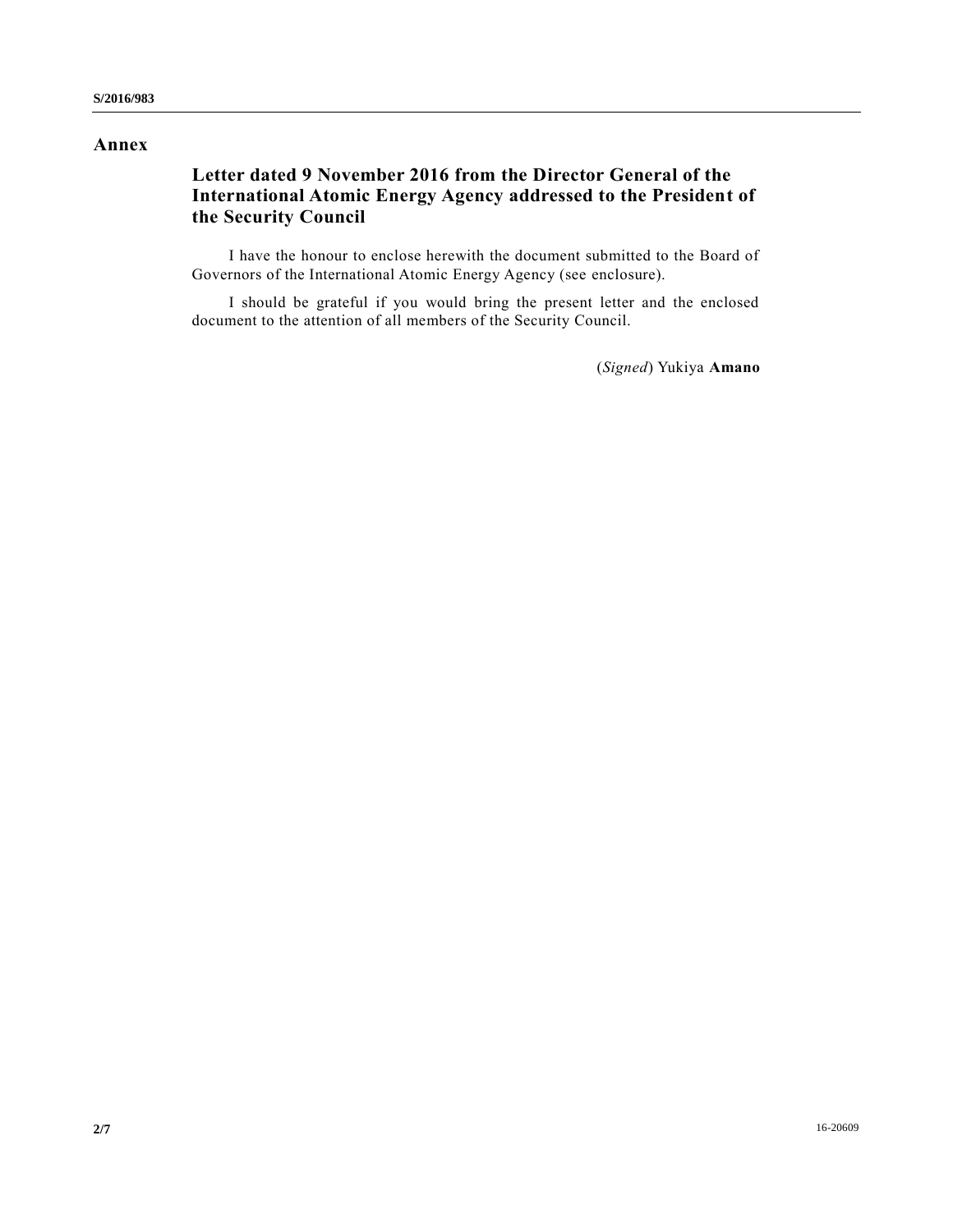### **Enclosure**

[Original: Arabic, Chinese, English, French, Russian and Spanish]

**Verification and monitoring in the Islamic Republic of Iran in light of United Nations Security Council resolution 2231**\* **(2015)**

**Report by the Director General**

#### **A. Introduction**

1. This report of the Director General to the Board of Governors and, in parallel, to the United Nations Security Council (Security Council), is on the Islamic Republic of Iran's (Iran's) implementation of its nuclear-related commitments under the Joint Comprehensive Plan of Action (JCPOA) and on matters related to verification and monitoring in Iran in light of Security Council resolution [2231](http://undocs.org/S/RES/2231(2015))  [\(2015\).](http://undocs.org/S/RES/2231(2015)) It also provides information on financial matters, and the Agency's consultations and exchanges of information with the Joint Commission, established by the JCPOA.

#### **B. Background**

**\_\_\_\_\_\_\_\_\_\_\_\_\_\_\_\_\_\_**

2. On 14 July 2015, China, France, Germany, the Russian Federation, the United Kingdom, the United States of America, with the High Representative of the European Union for Foreign Affairs and Security Policy (E3/EU+3) and Iran agreed on the JCPOA. On 20 July 2015, the Security Council adopted resolution [2231](http://undocs.org/S/RES/2231(2015))  [\(2015\),](http://undocs.org/S/RES/2231(2015)) in which, inter alia, it requested the Director General to "undertake the necessary verification and monitoring of Iran's nuclear-related commitments for the full duration of those commitments under the JCPOA".<sup>1</sup> In August 2015, the Board of Governors authorized the Director General to implement the necessary verification and monitoring of Iran's nuclear-related commitments as set out in the JCPOA, and report accordingly, for the full duration of those commitments in light of Security Council resolution [2231 \(2015\),](http://undocs.org/S/RES/2231(2015)) subject to the availability of funds and consistent with the Agency's standard safeguards practices. The Board of Governors also authorized the Agency to consult and exchange information with the Joint Commission, as set out in GOV/2015/53 and Corr. 1.

3. The estimated annual cost to the Agency for the implementation of Iran's Additional Protocol and for verifying and monitoring Iran's nuclear-related commitments as set out in the JCPOA is  $69.2$  million per annum, all of which is provided from extrabudgetary funds in 2016. As of 1 November 2016, the total amount that has been made available to the Agency for the implementation of the Additional Protocol and for verification and monitoring in relation to the JCPOA

<sup>\*</sup> Circulated to the Board of Governors of the International Atomic Energy Agency under the symbol GOV/2[016/53.](http://undocs.org/A/RES/16/53)

<sup>1</sup> The actions requested of the Director General by the Security Council as contained in resolution [2231 \(2015\)](http://undocs.org/S/RES/2231(2015)) are set out in GOV/2[015/53](http://undocs.org/A/RES/15/53) and Corr. 1, para. 8.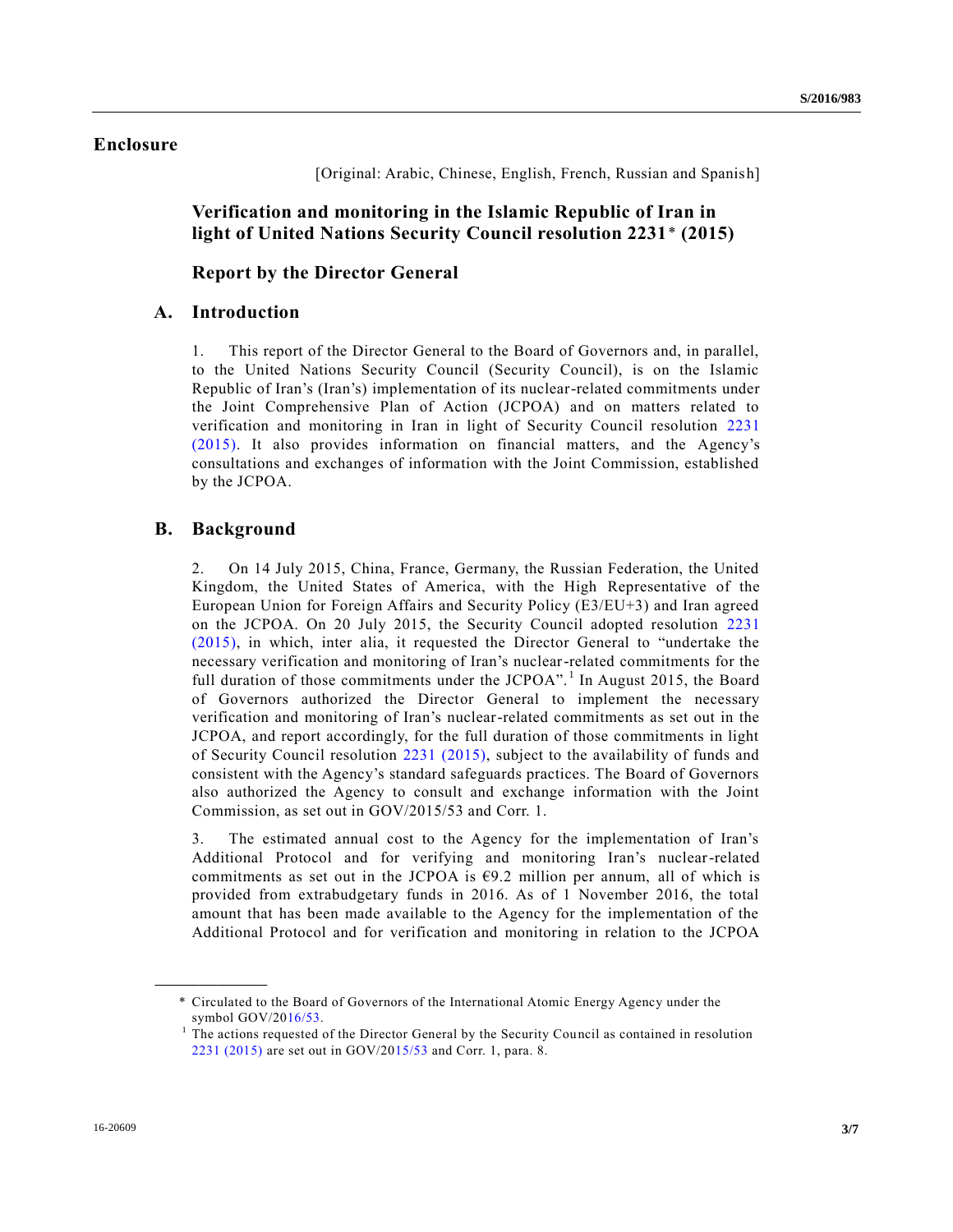was  $E11.0$  million, including the unspent balance of the funds for Joint Plan of Action (JPA) activities.

### **C. JCPOA Verification and Monitoring Activities**

4. Since 16 January 2016 (JCPOA Implementation Day), the Agency has verified and monitored Iran's implementation of its nuclear-related commitments under the  $JCPOA<sub>1</sub><sup>2,3</sup>$  and reports the following for the period since the issuance of the Director General's previous quarterly report.<sup>4</sup>

#### **C.1. Activities Related to Heavy Water and Reprocessing**

5. Iran has not pursued the construction of the existing Arak heavy water research reactor (IR-40 Reactor) based on its original design.<sup>5</sup> Iran has not produced or tested natural uranium pellets, fuel pins or fuel assemblies specifically designed for the support of the IR-40 Reactor as originally designed, and all existing natural uranium pellets and fuel assemblies have remained in storage under continuous Agency monitoring (paras. 3 and  $10$ ).<sup>6</sup>

6. Iran has continued to inform the Agency about the inventory of heavy water in Iran and the production of heavy water at the Heavy Water Production Plant  $(HWPP)^{7}$  and allowed the Agency to monitor the quantities of Iran's heavy water stocks and the amount of heavy water produced at the HWPP (para. 15). On 25 October 2016, the Agency verified that Iran's stock of heavy water had reached 130.0 metric tonnes (para. 14).<sup>8</sup> On 2 November 2016, the Director General expressed concerns related to Iran's stock of heavy water to the Vice President of Iran and President of the Atomic Energy Organization of Iran, HE Ali Akbar Salehi. On 8 November 2016, the Agency verified that Iran's stock of heavy water had reached 130.1 metric tonnes. In a letter received by the Agency on 9 November 2016, Iran informed the Agency of "Iran's plan to make preparation for transfer of 5 metric tons of its nuclear grade heavy water" out of Iran.<sup>9</sup>

7. Iran has not carried out activities related to reprocessing at the Tehran Research Reactor (TRR) and the Molybdenum, Iodine and Xenon Radioisotope Production (MIX) Facility or at any of the other facilities it has declared to the Agency (para. 18).

**\_\_\_\_\_\_\_\_\_\_\_\_\_\_\_\_\_\_**

 $^{2}$  GOV/INF/2016/8, para. 6.

<sup>&</sup>lt;sup>3</sup> Note by the Secretariat, 2016/Note 5.

<sup>4</sup> GOV/2016/46.

<sup>&</sup>lt;sup>5</sup> The calandria was removed from the reactor and rendered inoperable during preparation for Implementation Day and has been retained in Iran (GOV/INF/2016/1, Arak heavy water research reactor, paras 3(ii) and 3(iii)).

 $6$  The paragraph references in parentheses throughout Sections C and D of this report correspond to the paragraphs of 'Annex I — Nuclear-related measures' of the JCPOA.

<sup>&</sup>lt;sup>7</sup> HWPP is a facility for the production of heavy water with a nominal design capacity of 16 tonnes of nuclear-grade heavy water per year.

<sup>&</sup>lt;sup>8</sup> Iran's stock includes nuclear-grade heavy water and its equivalent in different enrichments.

 $9$  The quantity of heavy water to be transferred out of Iran will be verified by the Agency.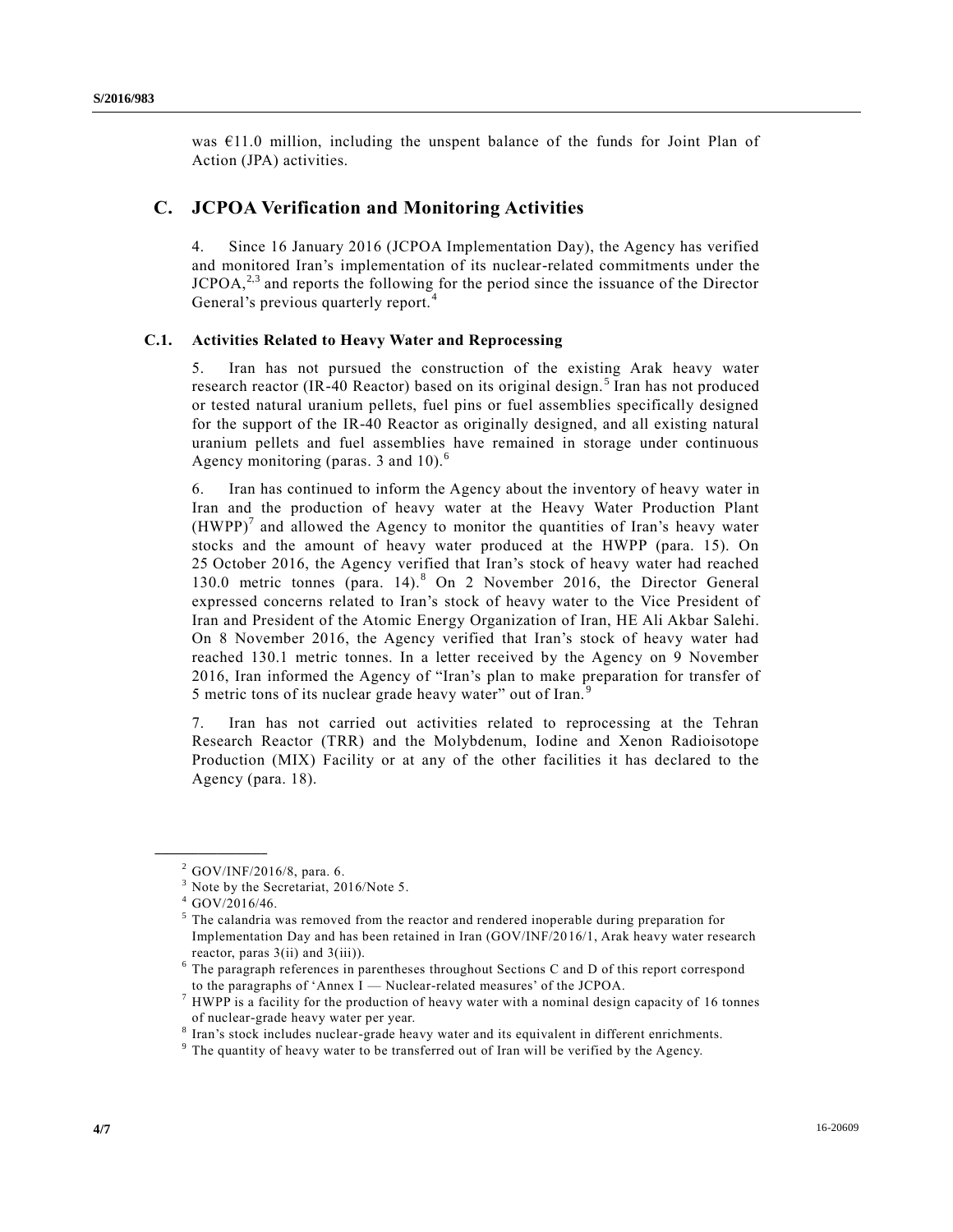#### **C.2. Activities Related to Enrichment and Fuel**

8. At the Fuel Enrichment Plant (FEP) at Natanz, no more than 5060 IR-1 centrifuges have remained installed in 30 cascades in their configurations in the operating units at the time the JCPOA was agreed (para. 27). Iran has withdrawn 48 IR-1 centrifuges from those held in storage<sup>10</sup> for the replacement of damaged or failed IR-1 centrifuges installed at FEP (para. 29.1).

9. Iran has continued the enrichment of  $UF<sub>6</sub>$  at  $FEP<sup>11</sup>$  Iran has not enriched uranium above 3.67% U-235 (para. 28).

10. Technical discussions between the Agency and Iran relating to the quantity of enriched uranium in the process lines at the Enriched  $UO<sub>2</sub>$  Powder Plant (EUPP) at Esfahan remain ongoing. $^{12}$ 

11. Iran's total enriched uranium stockpile did not exceed 300 kg of  $UF_6$  enriched up to 3.67% U-235 (or the equivalent in different chemical forms) (para. 56).  $^{13}$ 

12. At the Fordow Fuel Enrichment Plant (FFEP), 1044 IR-1 centrifuges have been maintained in one wing of the facility (para. 46), of which 1042 IR-1 centrifuges have remained installed in six cascades and two IR-1 centrifuges have remained installed separately for the purpose of conducting "initial research and R&D activities related to stable isotope production".<sup>14</sup> Throughout the reporting period, Iran has not conducted any uranium enrichment or related research and development (R&D) activities, and there has not been any nuclear material at the plant (para. 45).

13. All centrifuges and associated infrastructure in storage have remained under continuous Agency monitoring (paras. 29, 47, 48 and  $\overline{70}$ ).<sup>15</sup> The Agency has continued to have regular access to relevant buildings at Natanz, including all of FEP and the Pilot Fuel Enrichment Plant (PFEP), and performed daily access upon Agency request (para. 71).

14. Iran has conducted its enrichment activities in line with its long-term enrichment and R&D enrichment plan, as provided to the Agency on 16 January 2016 (para. 52).

15. Iran has not operated any of its declared facilities for the purpose of reconverting fuel plates or scrap into  $UF_6$ , nor has it informed the Agency that it has built any new facilities for such a purpose (para. 58).

**\_\_\_\_\_\_\_\_\_\_\_\_\_\_\_\_\_\_**

<sup>&</sup>lt;sup>10</sup> See para. 13 of this report.

<sup>&</sup>lt;sup>11</sup> Under the JCPOA, "[f]or 15 years the Natanz enrichment site will be the sole location for all of Iran's uranium enrichment related activities including safeguarded R&D" (para. 72).

<sup>&</sup>lt;sup>12</sup> GOV/2016/46, para. 10.

<sup>&</sup>lt;sup>13</sup> 300 kg of UF<sub>6</sub> enriched up to 3.67% contains 202.8 kg of uranium, considering the standard atomic weight of uranium and fluorine.

<sup>14</sup> GOV/2016/46, para. 12.

<sup>15</sup> GOV/2016/46, footnote 15.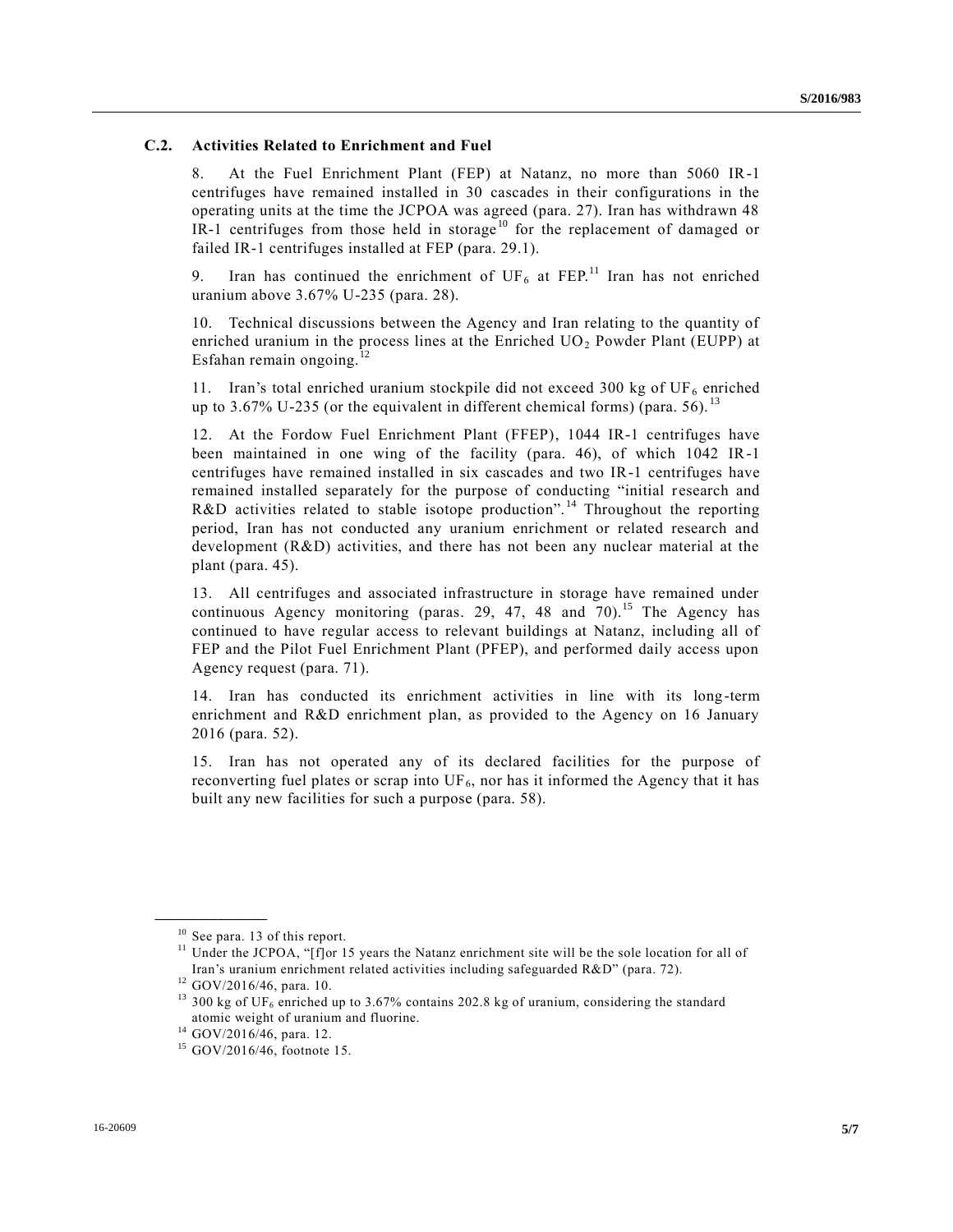#### **C.3. Centrifuge Research & Development, Manufacturing and Inventory**

16. No enriched uranium has been accumulated through enrichment R&D activities, and Iran's enrichment R&D with and without uranium has been conducted using centrifuges within the limits defined in the JCPOA (paras. 32-42).

17. Iran has provided declarations to the Agency of its production and inventory of centrifuge rotor tubes and bellows and permitted the Agency to verify the items in the inventory (para. 80.1). The Agency has conducted continuous monitoring, including through the use of containment and surveillance measures, and verified that the declared equipment has been used for the production of rotor tubes and bellows to manufacture centrifuges only for the activities specified in the JCPOA (para. 80.2). Iran has not produced any IR-1 centrifuges to replace those that have been damaged or failed (para. 62).

18. All declared rotor tubes, bellows and rotor assemblies have been under continuous monitoring by the Agency, including those rotor tubes and bellows manufactured since Implementation Day (para. 70). Iran has manufactured rotor tubes during the reporting period. $16$ 

## **D. Transparency Measures**

19. Iran has continued to permit the Agency to use online enrichment monitors and electronic seals which communicate their status within nuclear sites to Agency inspectors, and to facilitate the automated collection of Agency measurement recordings registered by installed measurement devices (para. 67.1). Iran has issued long-term visas to Agency inspectors designated for Iran as requested by the Agency and provided proper working space for the Agency at nuclear sites and facilitated the use of working space at locations near nuclear sites in Iran (para. 67.2).

20. Iran has continued to permit the Agency to monitor — through measures agreed with Iran, including containment and surveillance measures — all uranium ore concentrate (UOC) produced in Iran or obtained from any other source, and reported by Iran to the Agency. Iran also provided the Agency with all information necessary to enable the Agency to verify the production of UOC and the inventory of UOC produced in Iran or obtained from any other source (para. 69).

### **E. Other Relevant Information**

21. Iran continues to provisionally apply the Additional Protocol to its Safeguards Agreement in accordance with Article 17(b) of the Additional Protocol, pending its entry into force. The Agency has continued to evaluate the declarations submitted by Iran under the Additional Protocol<sup>17</sup> and to conduct complementary accesses under the Additional Protocol to sites and other locations in Iran.

**\_\_\_\_\_\_\_\_\_\_\_\_\_\_\_\_\_\_**

<sup>16</sup> GOV/2016/46, para. 18.

<sup>17</sup> GOV/2016/46, para. 21.